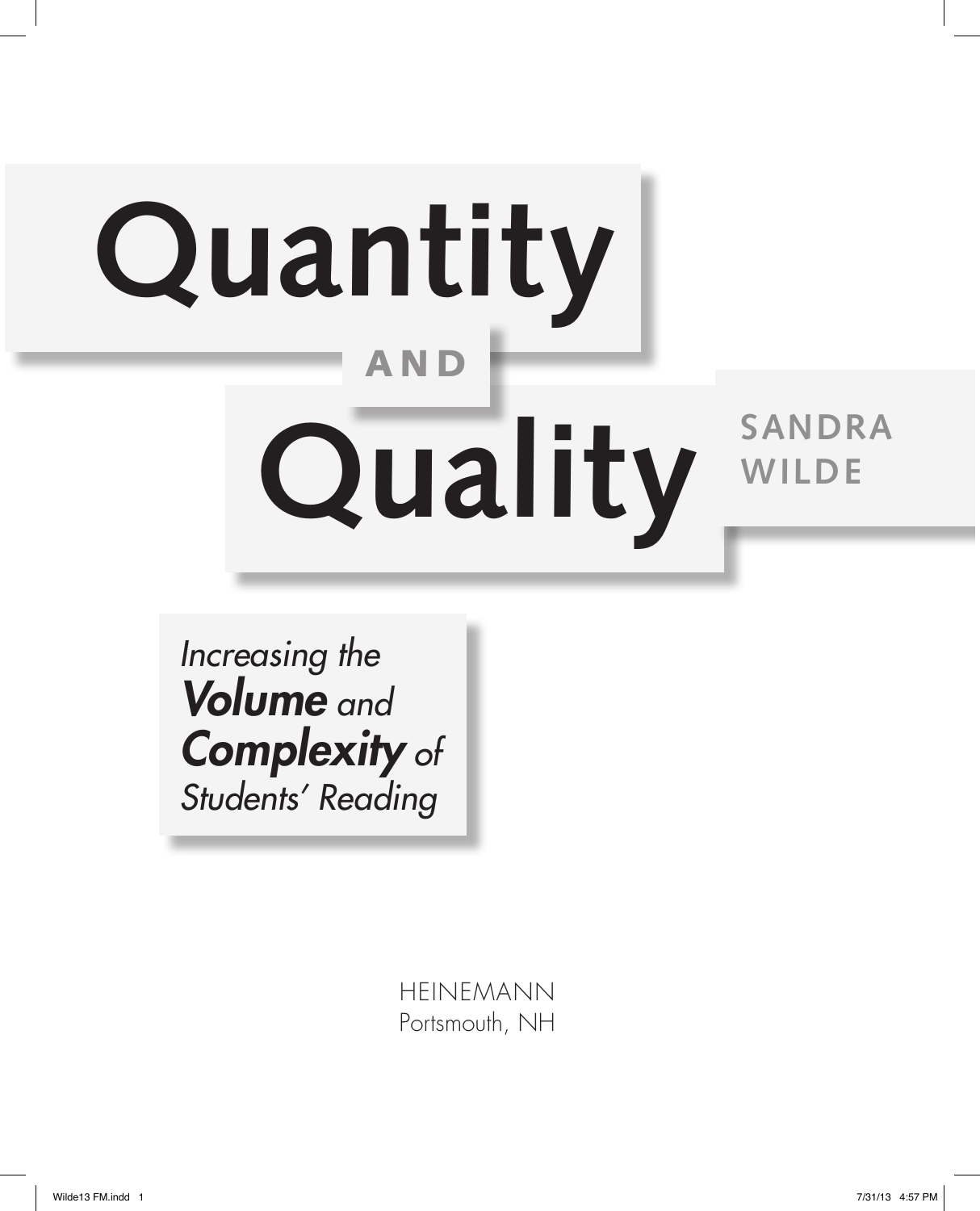#### **Heinemann**

361 Hanover Street Portsmouth, NH 03801–3912 www.heinemann.com

*Offices and agents throughout the world*

© 2013 by Sandra Wilde

All rights reserved. No part of this book may be reproduced in any form or by any electronic or mechanical means, including information storage and retrieval systems, without permission in writing from the publisher, except by a reviewer, who may quote brief passages in a review, and with the exception of reproducible pages (identified by the *Quantity and Quality*  copyright line), which may be photocopied for classroom use only.

"Dedicated to Teachers" is a trademark of Greenwood Publishing Group, Inc.

#### **Library of Congress Cataloging-in-Publication Data**

Wilde, Sandra.

Quantity and quality : increasing the volume and complexity of students' reading / Sandra Wilde. — First edition.

 pages cm Includes bibliographical references. ISBN 978-0-325-04796-6 1. Reading—United States. 2. Language arts—Standards—United States. 3. English language—Study and teaching—Standards—United States. I. Title.

```
LB1050.W4384 2013
428.4—dc23 2013020664
```
*Editor:* Tina Miller *Production:* Patty Adams *Cover and interior designs:* Suzanne Heiser *Cover image:* Neal Lankester/Alamy *Typesetter:* Eric Rosenbloom, Kirby Mountain Composition *Manufacturing:* Steve Bernier

Printed in the United States of America on acid-free paper 17 16 15 14 13 EBM 1 2 3 4 5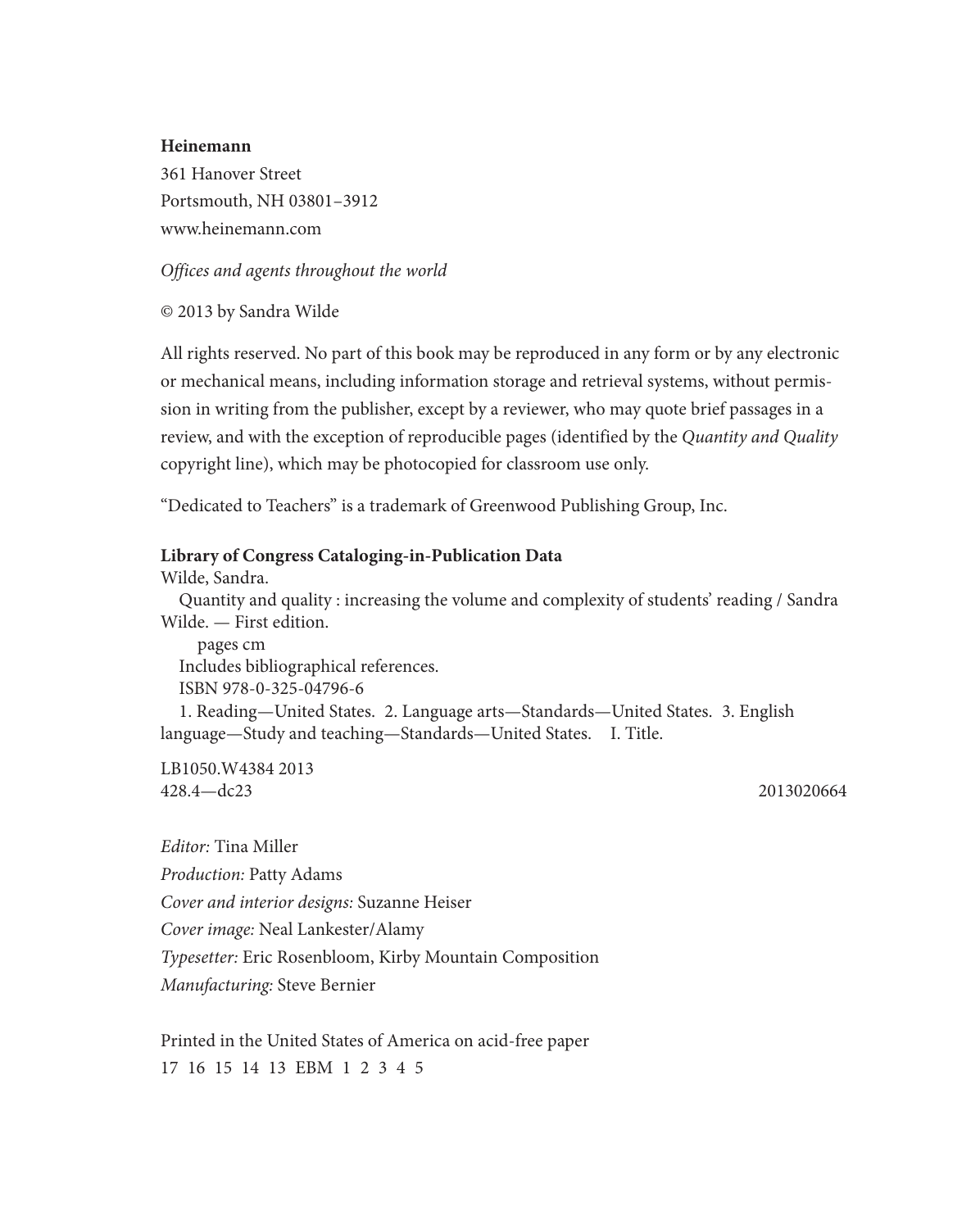## **CONTENTS**

*Acknowledgments ix*

#### PART ONE: WHY? *1*

Chapter 1: **Volume and Complexity** *3*

Chapter 2: **How Many Books, and Why?** *9*

Chapter 3: **How Hard Should the Books Be, and Why?** *16* So How Hard Should the Books Be? *18* What Do More Complex Texts Look Like? *19* How Important Is It to Have the Right Text Complexity Formula? *22* What Should Our Text Complexity Goals Be for Students? *25* Even So, How Do We Know If We're Meeting the Common Core State Standards for Text Complexity? *27*

#### PART TWO: HOW TO DO IT **31**

Chapter 4: **Get the Books** *33* Chapter 5: **Set Up the Program** *46* Beginning the School Year *47* Scheduling the Classroom Reading Block *54* Goals for Reading *60*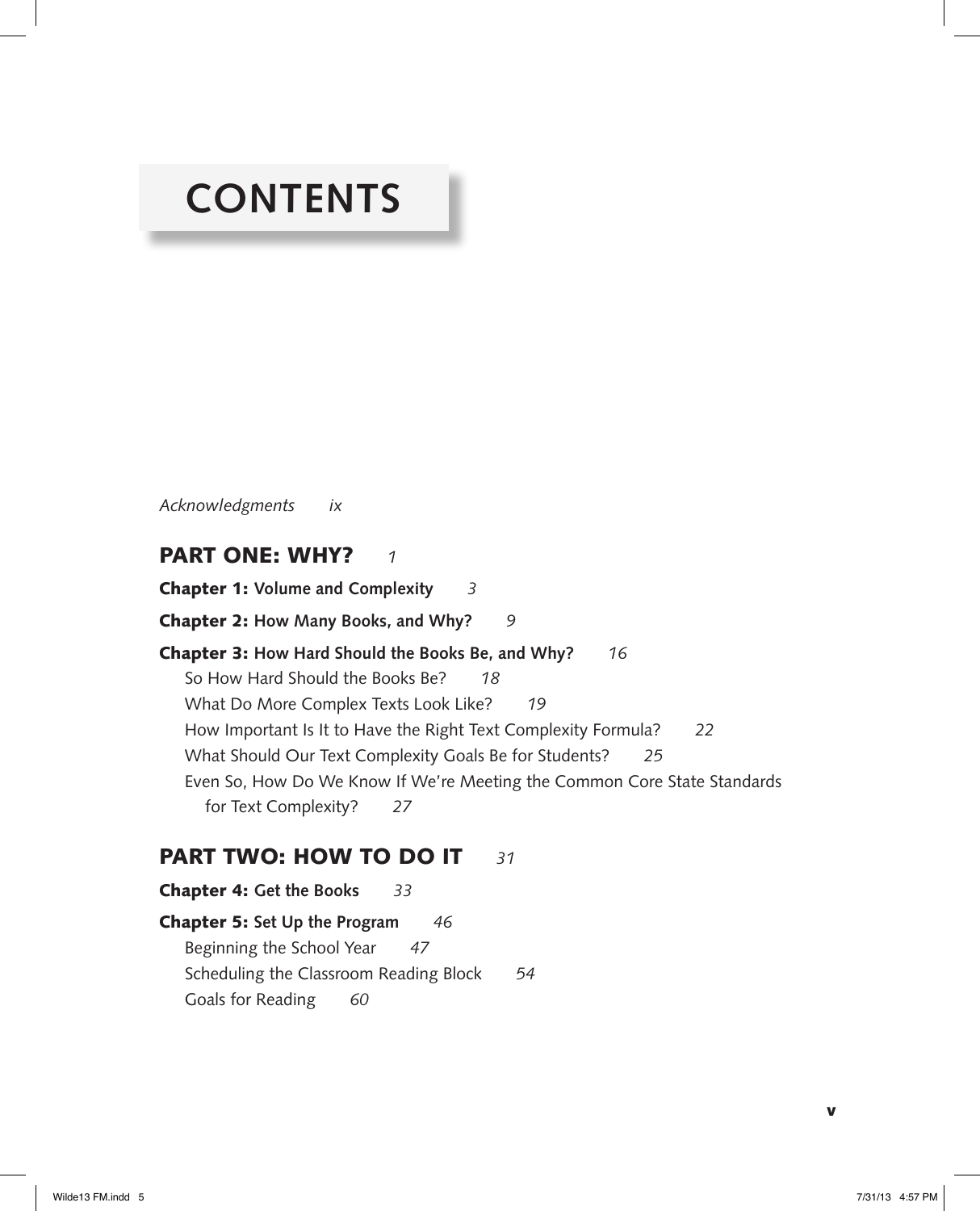#### Chapter 6: **Inspire Kids to Read and Match Them with Books** *64*

Reading Aloud to Kids *65* Resources *65* Sharing *66* Conferences *66* Questions for Students *67* Conversations *68* Strategies for Book Choice *68* Stick with It or Not? *69* Harder Books *69* Expanding Choices *71* Appropriate Choices? *73* Kids Picking Their Own Books for Class Reading *75*

#### Chapter 7: **A Community of Readers** *78*

#### Chapter 8: **Special Cases: Beginning Readers, English Language Learners,**

**Struggling Readers, Reluctant Readers** *82*

Connecting with Students' Previous Experiences *83*

Predictable Books and Beyond *84*

Supporting Children's Attention to Print and the Grapho-Phonic System *86* Addendum: Three Important Studies About the Influence of Culture and Poverty in Becoming Literate *90*

#### PART THREE: WHAT TO TEACH *93*

Chapter 9: **How to Teach: Daily, Interactively, Need-Based** *95* Teach Every Day *96* Teach Interactively *99* Teach Kids What They Need to Learn *101*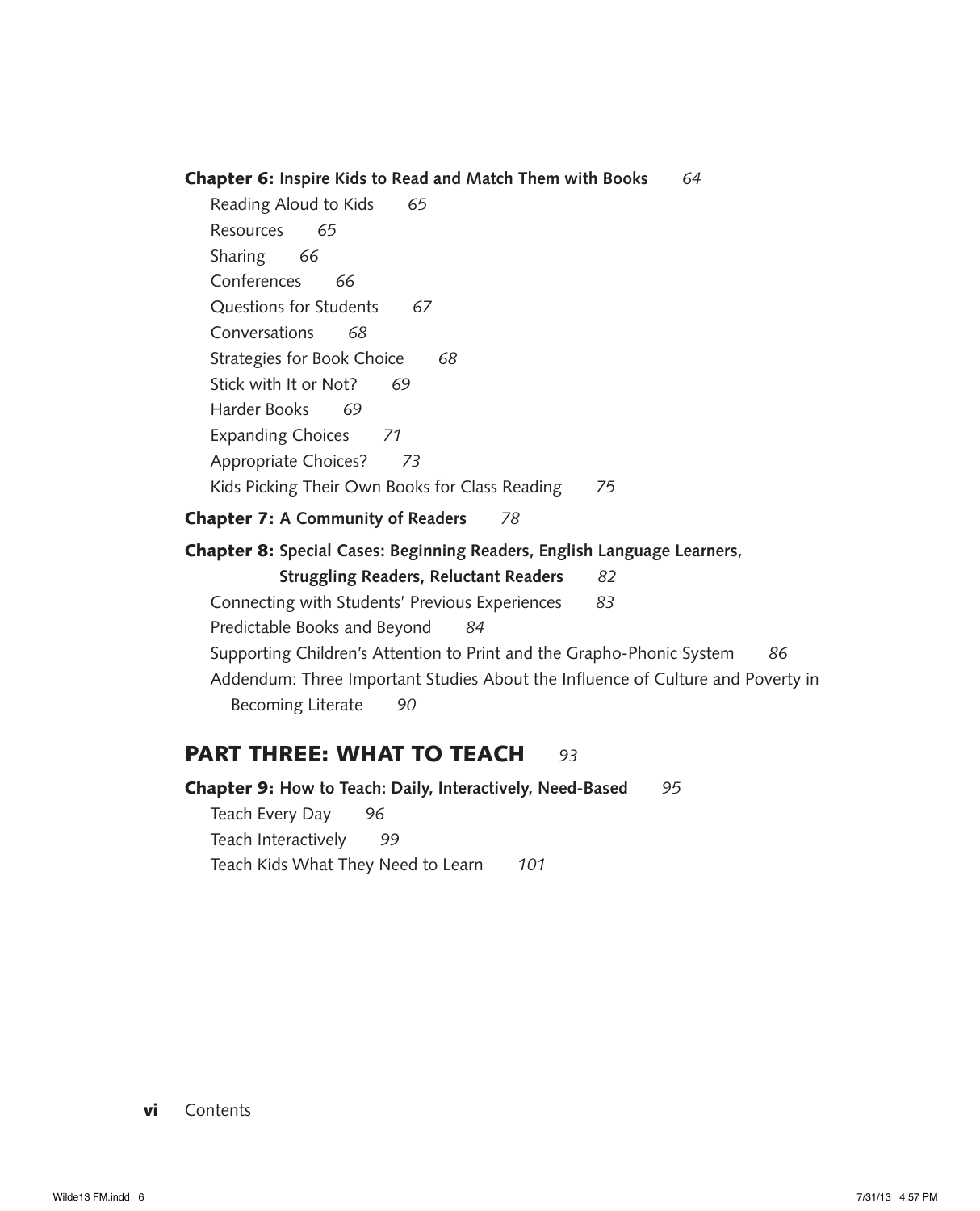| <b>Chapter 10: Two Ideas About What to Teach</b><br>104 |     |
|---------------------------------------------------------|-----|
| <b>Build Vocabulary</b><br>104                          |     |
| Fiction and Nonfiction: Getting Better at Reading Both  | 110 |
| Fiction: Beyond Personal Response<br>111                |     |
| Nonfiction: Working Our Way Up to the Harder Stuff      | 115 |
| The Common Core State Standards<br>119                  |     |
| So Should We Have a Master List?<br>123                 |     |

#### PART FOUR: WHAT TO DOCUMENT *125*

| <b>Chapter 11: Knowing What and How They've Read</b> | 127 |
|------------------------------------------------------|-----|
| Documenting Volume of Reading<br>127                 |     |
| Documenting Growth in Reading Ability<br>129         |     |
| Documenting Growth in Reading Sophistication         | 131 |
| Documenting Identity as a Reader<br>132              |     |
| Dealing with Standardized Tests<br>133               |     |
| Closing Words<br>135                                 |     |

#### Appendix: **Students' Guide to the Dewey Decimal System** *137*

*Bibliography 140*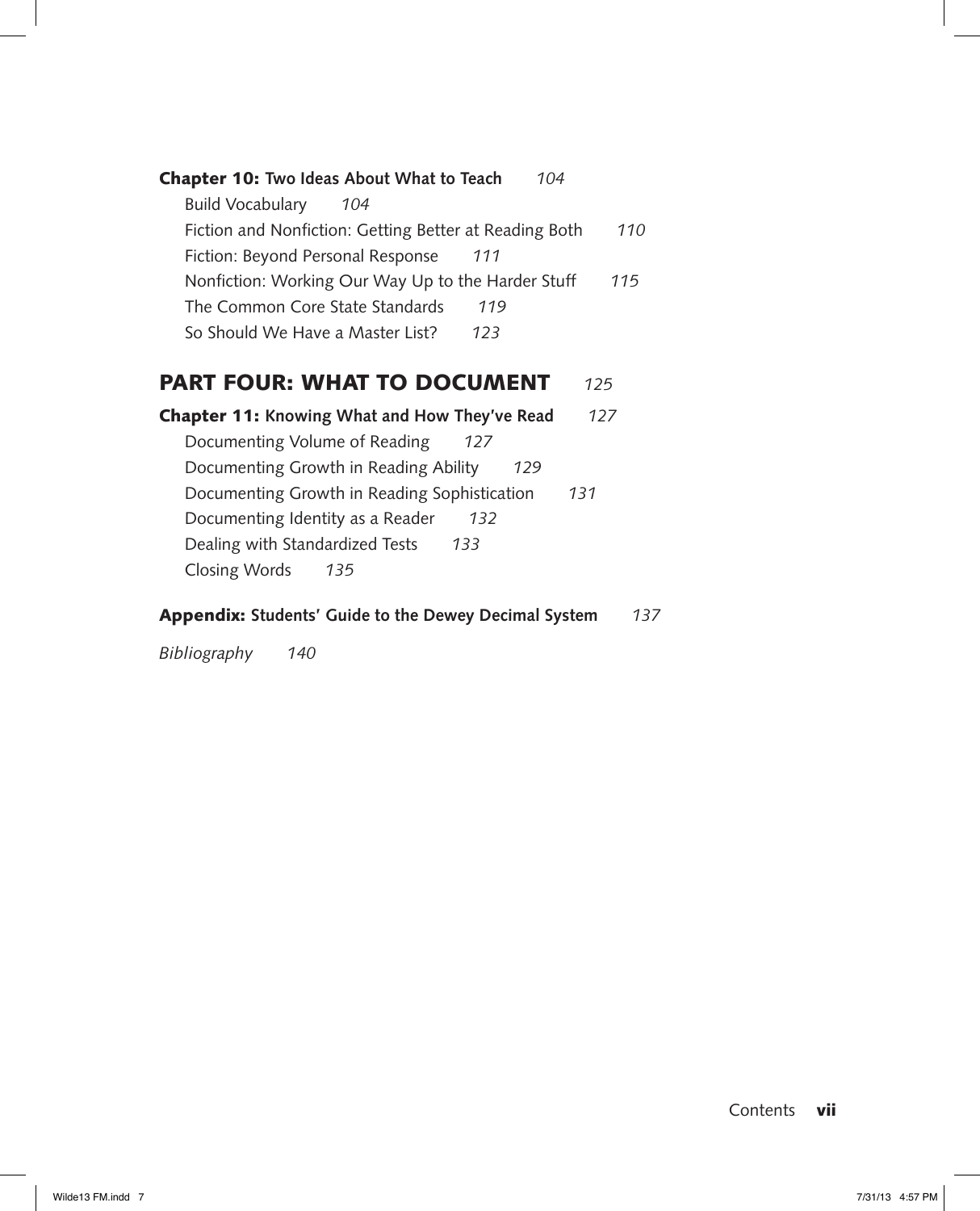# **PART ONE**

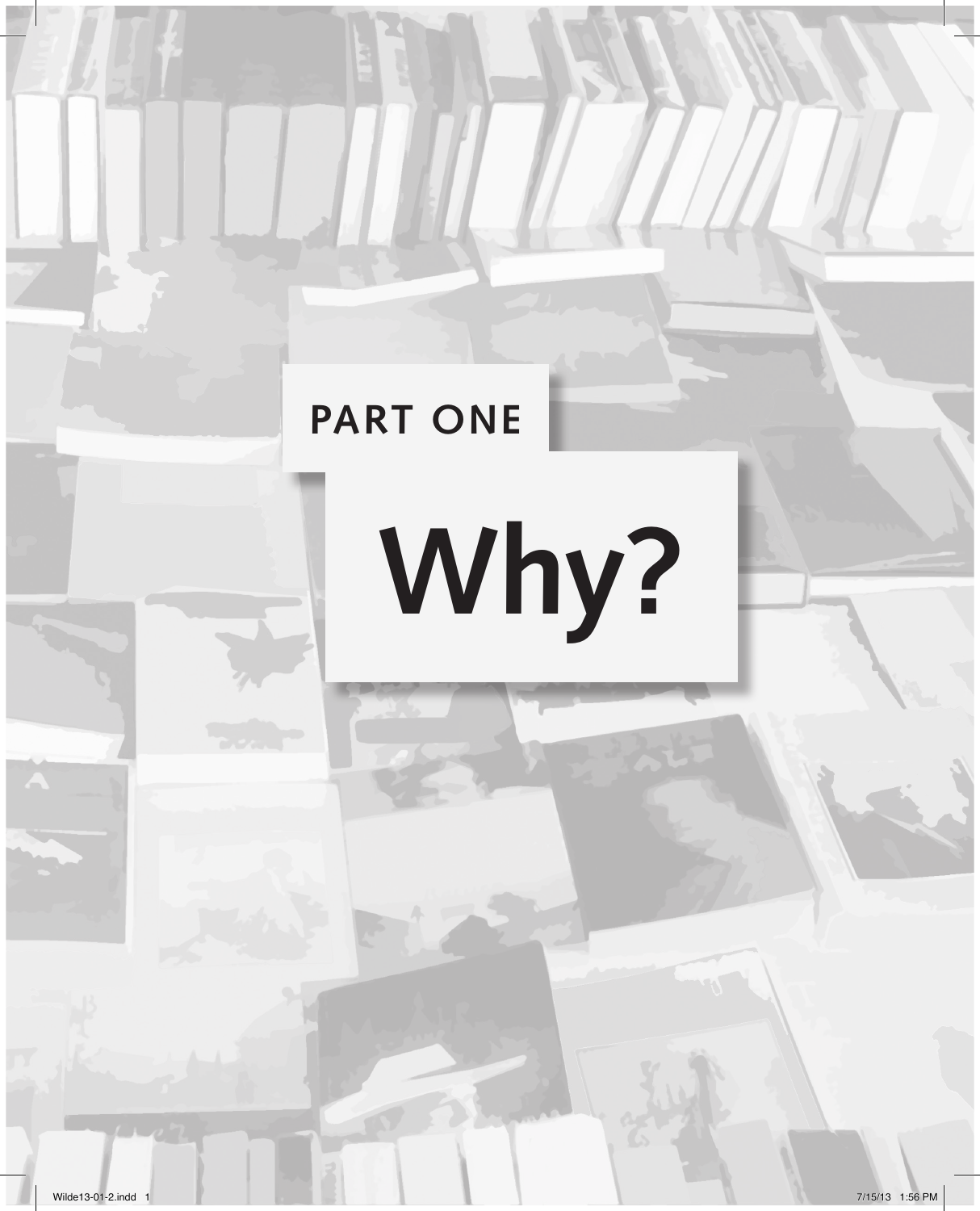## **CHAPTER**

**1**

## Volume and Complexity

**THE READIST ISSUE THANDA THE PRETTING THE PRETTING THE CHI CONDUCTS THE CHI CONTROLLER STORE STATES SURFERIOR STATES STATES IS and to gradually move into harder books. This isn't mere recreational reading, nor is it requi** he premise of this book is simple: that establishing the reading of books as the center of our literacy curriculum is the secret to academic achievement. Students from grades 1 to 12 need to read more books than they do now, and to gradually move into harder books. This isn't mere recreational and making sure that readers are growing.

The core principles are the following:

- **1.** Everyone reads a lot, including setting personal goals, as described below.
- **2.** Everyone reads widely: fiction and information, different genres, topics, and styles. You can also read narrowly or deeply if you want: all of the *Twilight*  books in a row, everything you can find on spiders.
- **3.** Everyone grows as a reader. The goal each year is to read more challenging books over the course of the year than those you read at the beginning. The reader chooses the books, but the teacher mentors.
- **4.** There's time for reading during the school day. The amount will vary depending on circumstances, but reading needs to be part of school, not just a hobby.
- **5.** Teachers help kids become smarter readers. This includes literal and informational understanding, and also literary appreciation. There needs to be plenty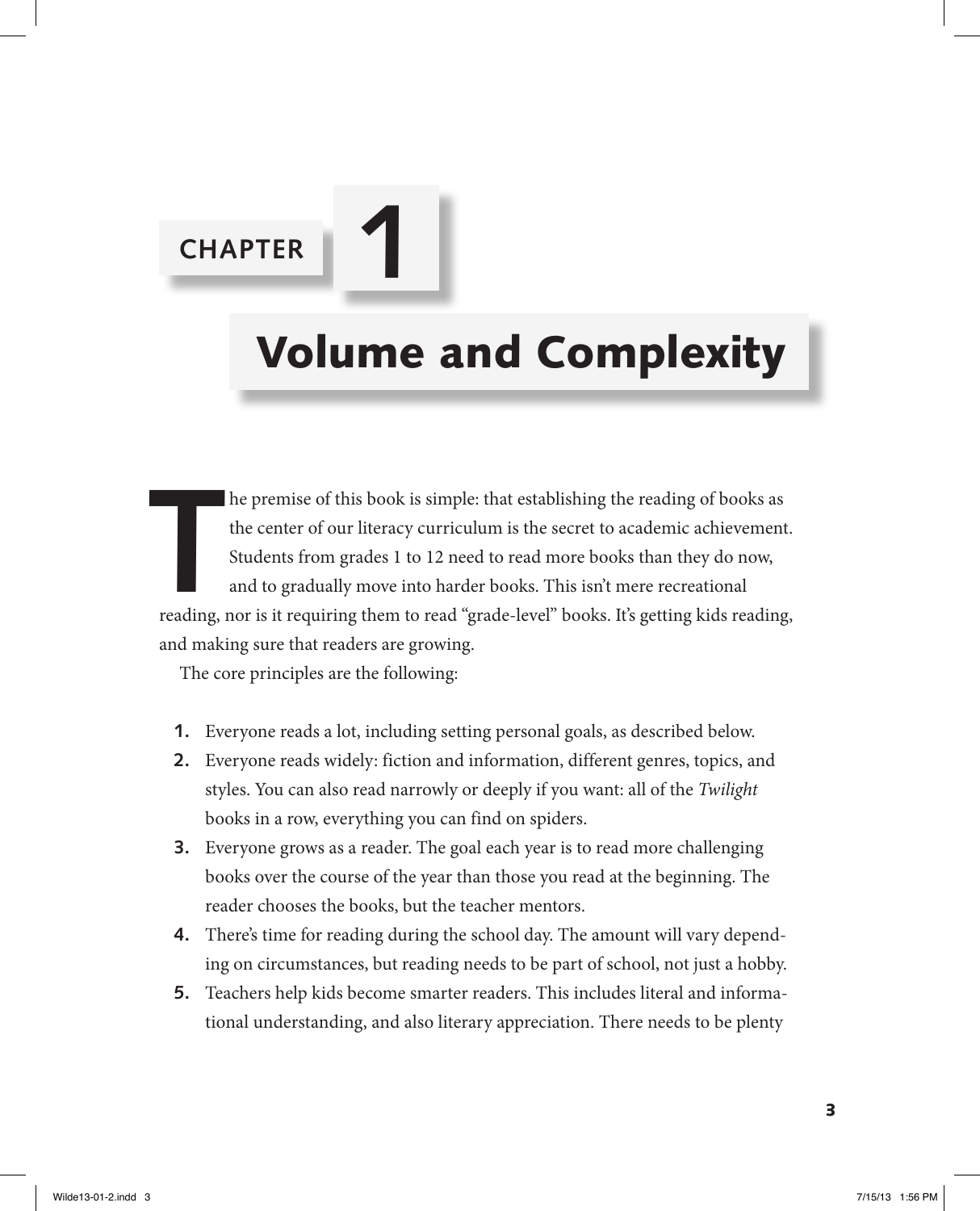of teaching, in individual conferences and in lessons and conversations for small groups and the whole class.

**6.** Everyone keeps a record of books read. Readers need to monitor and document the extent of their reading.

These twelve years in school are the beginning of each student's whole life as a reader. It's not just about learning to read because they'll need it for college and career; it's about becoming a reader as part of who they are right now and for whatever they do in their personal and professional lives in the decades ahead.

Volume, range, growth, time, sophistication, documenting, ownership for life. That's it.

I'm suggesting—no, shouting—that there can be nothing more important than putting reading at the very center of what goes on in your classroom. This is especially true in the self-contained classrooms of elementary schools and many middle schools, but also applies in somewhat different ways to the departmentalized programs of secondary schools. One very important reason for focusing on reading so forcefully is that these are the years when students have the time to read: indeed, the learning that it represents is their primary job. When they get to college, their learning will be much more narrowly focused, and adult life in the family and workplace will be even busier. They need to leave each grade, up through the end of high school, with a solid foundation of books read, and the ability to read harder books than they could at the beginning.

Notice that I'm focusing on books; written language is available in many other forms today, and the pull of screens is strong, but readers need the length and weight of books for the depth and complexity of learning and feeling they provide. A short story, no matter how great, will never stay with you the way a novel does. You'll learn only a small amount about Martin Luther King from a blog post, as compared to a biography. The ether is alive with millions of snippets of ideas, but extended experiences with ideas and stories in books are the solid foundation of reading and learning.

We have clear and abundant evidence that reading a lot matters. It's not enough to teach students how to read, we have to ensure that they *do* read. Listed below are ten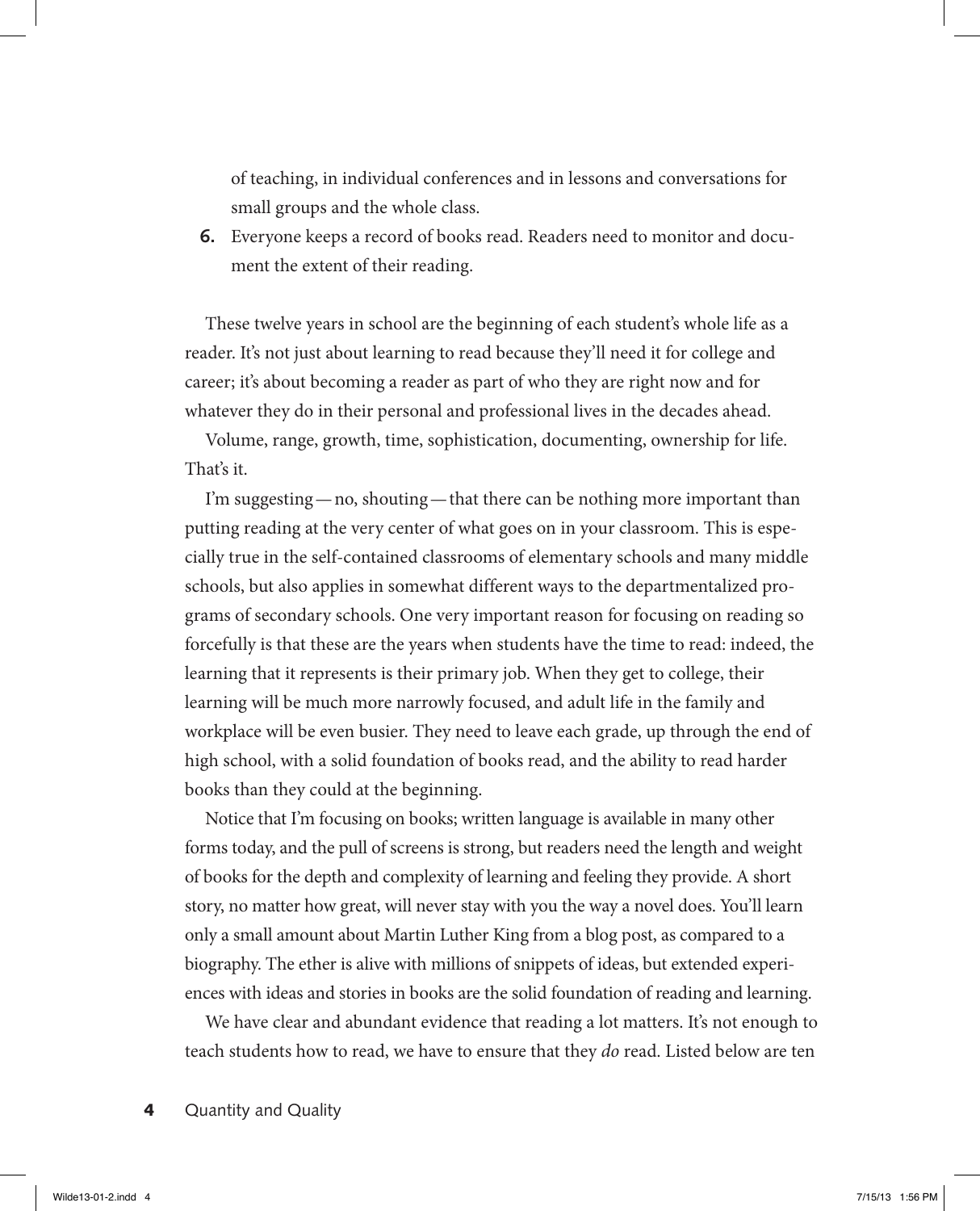big ideas to make my case. Although in a sense they're statements about the value of reading in general, their real power comes when the volume read is large and the complexity of what's read increases over time. (I owe a great debt here to the work of Stephen D. Krashen, whose *Power of Reading* [2004] provides a comprehensive, book-length account of research supporting the idea that reading itself, and lots of it, supports students' learning in many ways. His work underlies all ten of these big ideas. He also makes clear what adults need to do to allow this reading to happen, beginning with the most basic: access to books.)

#### **1. There's a strong, strong connection between how much students have read and their reading achievement.**

The table on page 12 (Anderson, Wilson, and Fielding, 1988) shows the relationship between the time that students read per day and their level of proficiency. This isn't surprising. The cultural observer Malcolm Gladwell (2008) poses the idea that it takes 10,000 hours of practice to become an expert. (We're talking professional pianists, chess Grandmasters, and Bill Gates.) Ten thousand hours of reading spread throughout grades 1–12 would take two hours a day, every day of the year, which seems like a lot. But if kids read only half an hour a day, they could have read for 2,500 hours by grade 12. (Remember, the best readers are already reading an hour a day.) The authors of the books that children read are their most important reading teachers.

#### **2. Reading makes you a better writer.**

Even young children's writing reflects the kinds of reading that they've been exposed to (DeFord, 1981). The more kinds of writing you read, the more ways you'll be able to write yourself. It's not hard to write the way you talk, but it's hard to be a good writer if you're only representing speech written down; you need to know in your bones what good writing looks and sounds like, the more the better. Indeed, learning to use the special style of writing, the forms and words that rarely appear in speech, can only come from reading (Krashen, 2004, 132–34). Heck, reading a lot is even the biggest factor in how good a speller you are (Wilde, 1992).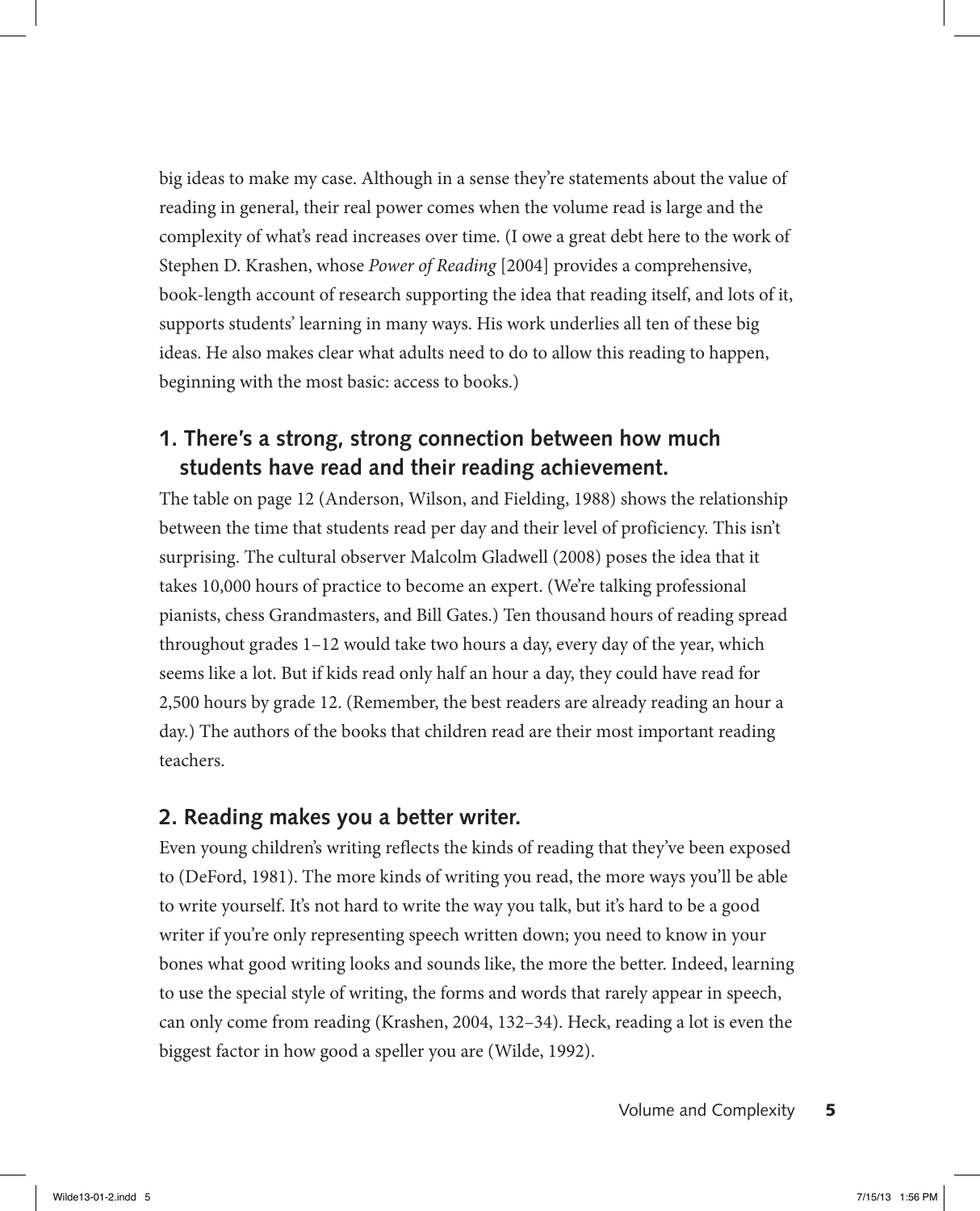## **3. Reading builds your vocabulary.**

Not only does reading build your vocabulary, it's almost impossible to learn large numbers of words without it. There's a basic vocabulary of spoken English, then a wider range of words that occur less commonly in speech, then a huge universe of words that are found almost exclusively in books. We know that the words in the latter group are acquired almost entirely through reading, particularly with repeated exposure (Nagy, Herman, and Anderson, 1985).

## **4. Reading helps you learn.**

This of course is obvious, but what I'd like to underline here is the efficiency of reading as a learning tool. The Internet is fine if you want to learn a little bit about a topic (dependent on the reliability of the website, of course), but is problematic for in-depth knowledge, because of search and reliability issues. We can find *information* quickly online, but *knowledge* is more complex. You can also get information from a video, but reading is easily twice as fast, so you can learn more. Also, you control the rate in reading, so you can speed up during parts where the content is more familiar to you. For the typical reader, an hour spent reading a book about the solar system will produce far more learning than an hour spent watching an educational video, and can be more closely tied to one's preexisting level of knowledge. Since books are edited and reviewed, the information in them has been screened for accuracy and quality of presentation in a way that Internet information may not be.

## **5. Reading helps you understand life better.**

I'm speaking particularly about fiction and memoir here, the power of stories. Reading is a way to get inside other people's heads and understand their lives; you often learn more about them than you know about your friends. Even though fictional characters aren't real people, their authors have created them to explore human issues. Reading takes you outside the limits of your own experience, thereby helping you develop as a person.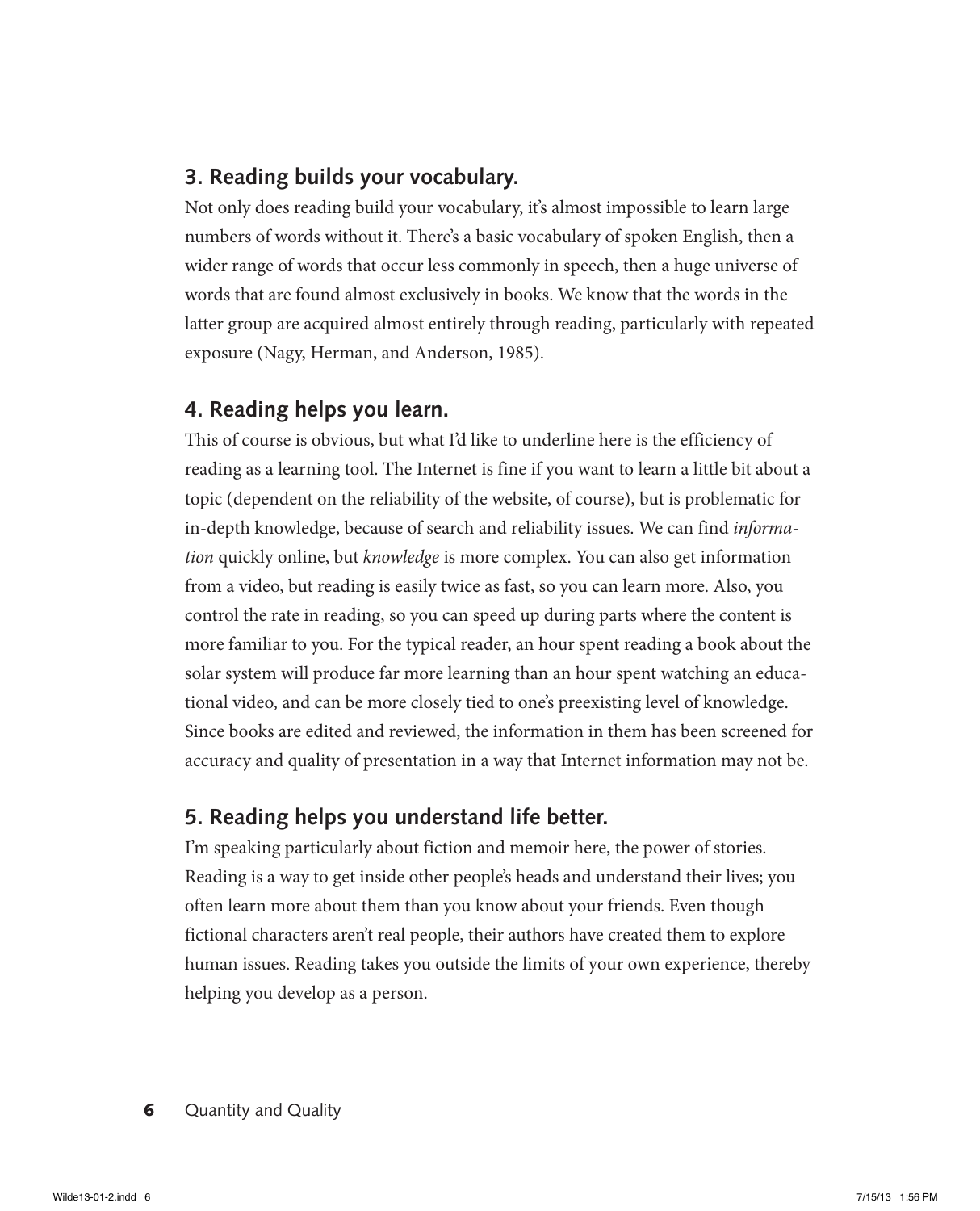## **6. Reading prepares you for all of adult life.**

If you arrive at college with strong reading muscles and have experienced reading a lot of books of all kinds, you'll be well prepared for the courses you take. If you arrive in the workplace having read a lot, you'll be able to comfortably adapt to whatever literacy you need there. You'll also be able to be an intelligent citizen and consumer, able to read serious newspapers and magazines rather than being limited to tabloids. You'll also have the habits and abilities in place to be a lifelong learner; you can read books about parenting, places you're going to travel to, serious fiction—whatever you want. Personal reading in adult life need not be just a form of recreation, an alternative to TV or sports; it's not just a pastime but ideally a deep and regular source of life enrichment.

## **7. Volume of reading can help close the achievement gap.**

Poverty can lead to a downward spiral in reading achievement. Students in poor neighborhoods are less likely to have access to books, therefore likely to read less, therefore less likely to read well. The "summer slump" in reading achievement has been found to be due largely to class differences in access to books and therefore in amount read over the summer (Allington and McGill-Franzen, 2012). Lower-achieving children are more likely to be taught in ways that involve less actual reading (Allington, 1977). There's no reason why all children can't be reading the quantity and types of books that many of those from higher social classes already are.

## **8. Reading a lot helps the next generation.**

Many children who don't read much have parents who, through no fault of their own, don't read much themselves, perhaps for reasons that go back generations. The parents, particularly of immigrants, may not be literate in English or even in their home language; indeed, their home language may not even have a written form. If we can create a generation of readers, we'll be creating a generation of parents in whose homes books are an essential part of children's upbringing.